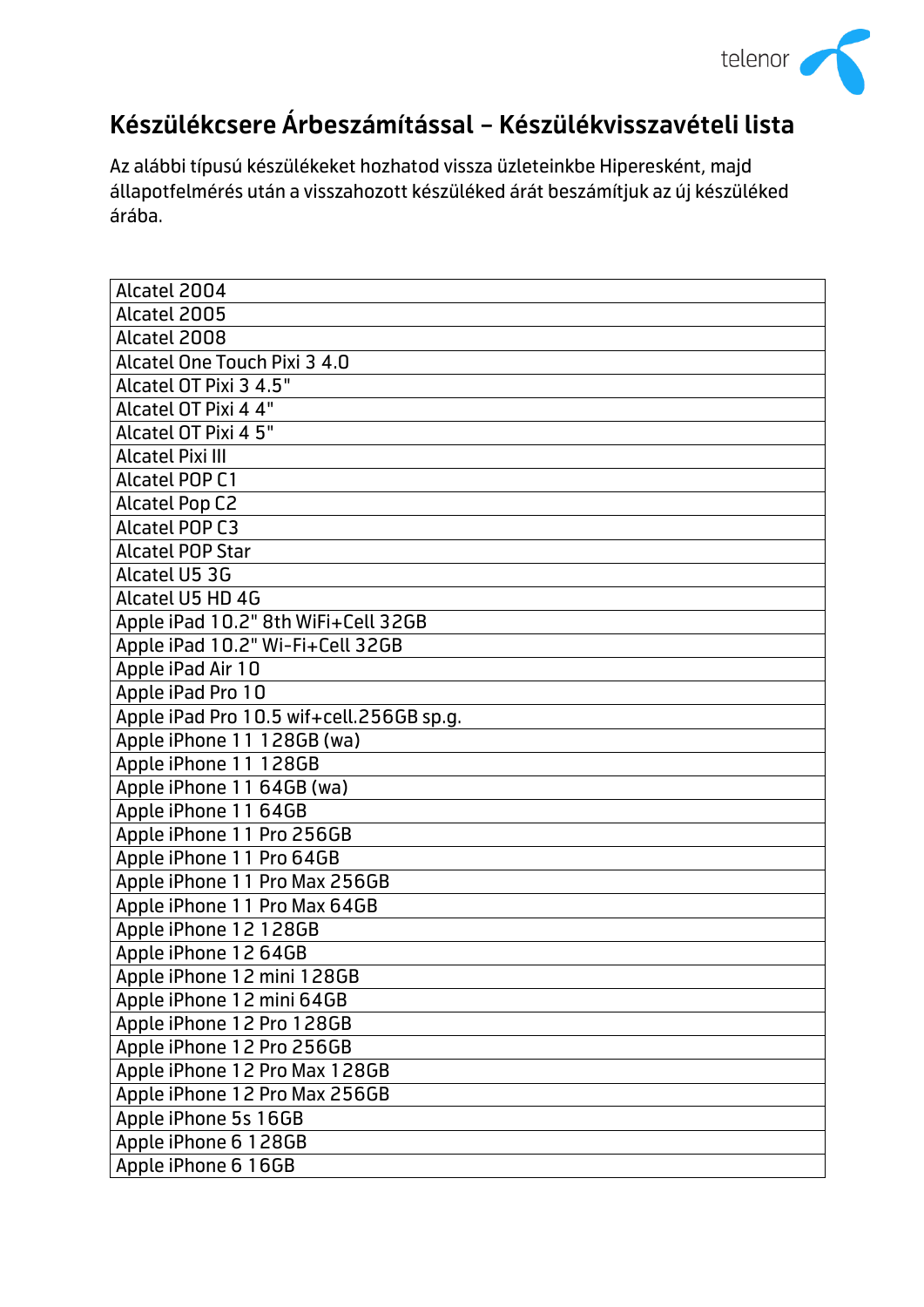

| Apple iPhone 6 32GB               |
|-----------------------------------|
| Apple iPhone 6 64GB               |
| Apple iPhone 6 Plus 16GB          |
| Apple iPhone 6 Plus 64GB          |
| Apple iPhone 6s 16GB              |
| Apple iPhone 6s 32GB              |
| Apple iPhone 6s 64GB              |
| Apple iPhone 6s Plus 16GB         |
| Apple iPhone 6s Plus 64GB         |
| Apple iPhone 7 128GB              |
| Apple iPhone 7 256GB              |
| Apple iPhone 7 32GB               |
| Apple iPhone 7 Plus 128GB         |
| Apple iPhone 7 Plus 32GB          |
| Apple iPhone 8 256GB              |
| Apple iPhone 8 64GB               |
| Apple iPhone 8 Plus 256GB         |
| Apple iPhone 8 Plus 64GB          |
| Apple iPhone SE (2020) 128GB (wa) |
| Apple iPhone SE (2020) 128GB      |
| Apple iPhone SE (2020) 64GB (wa)  |
| Apple iPhone SE (2020) 64GB       |
| Apple iPhone SE 128GB             |
| Apple iPhone SE 16GB              |
| Apple iPhone SE 32GB              |
| Apple iPhone SE 64GB              |
| Apple iPhone X 256GB              |
| Apple iPhone X 64GB               |
| Apple iPhone XR 128GB (wa)        |
| Apple iPhone XR 128GB             |
| Apple iPhone XR 64GB (wa)         |
| Apple iPhone XR 64GB              |
| Apple iPhone XS 256GB             |
| Apple iPhone XS 64GB              |
| Apple iPhone XS Max 256GB         |
| Apple iPhone XS Max 64GB          |
| iPhone 11 128GB, LILA             |
| iPhone 11 64GB, piros             |
| iPhone 11 64GB, zöld              |
| iPhone 11 Pro 512GB, space grey   |
| iPhone 11 Pro 64GB silver         |
| iPhone 11 Pro 64GB space          |
| IPhone 11 Pro Max 256GB, silver   |
| IPhone 11 Pro Max 512GB, space    |
| iPhone 7 32GB, black              |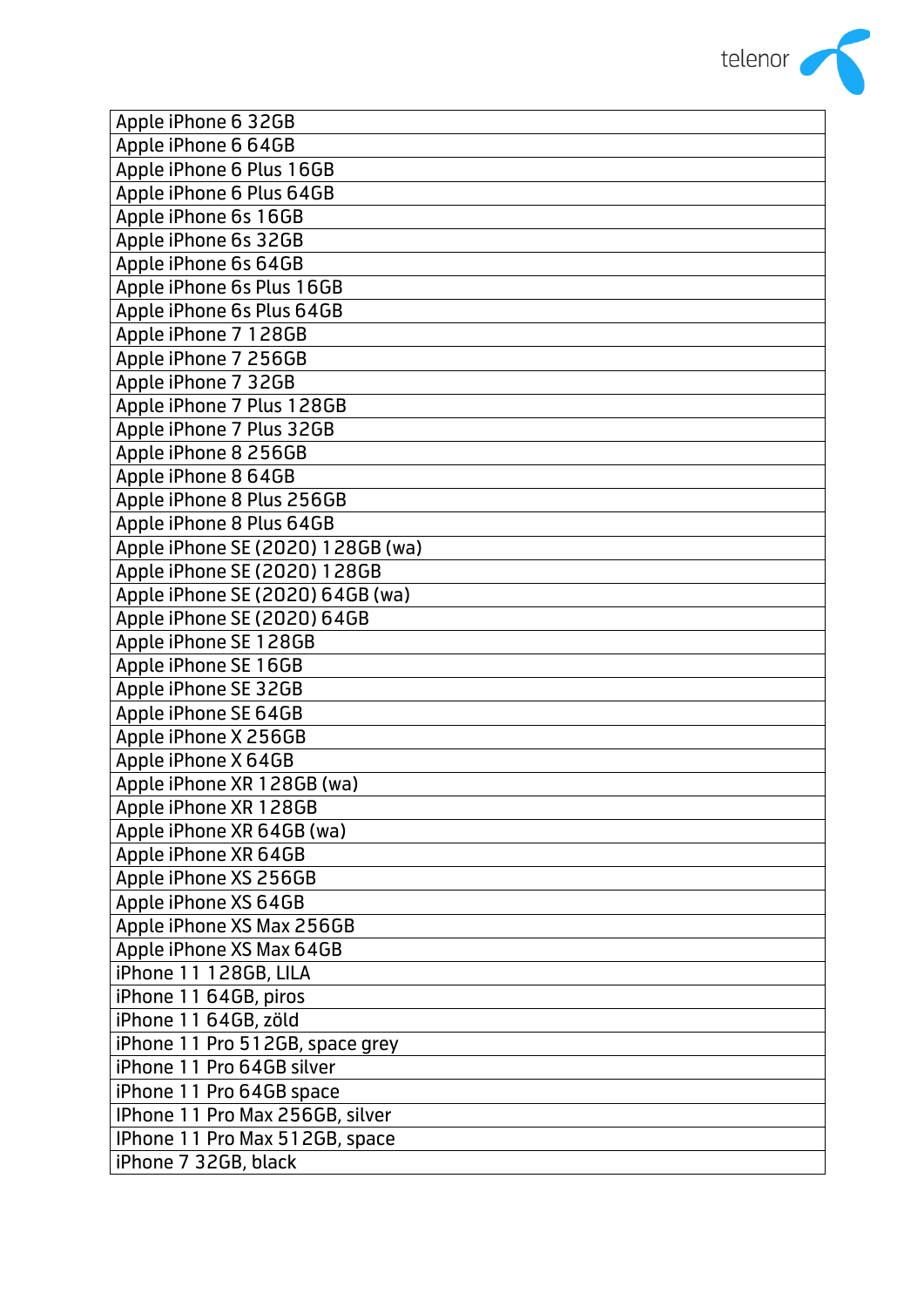

| iPhone 7 32GB, gold               |
|-----------------------------------|
| iPhone 7 32GB, silver             |
| iPhone 8 64GB, red                |
| Iphone XR 128 GB fekete           |
| iPhone XR, 64GB, fehér            |
| iPhone XS 256GB, silver           |
| iPhone XS 64GB, gold              |
| BlackBerry KEY2 6/64GB            |
| CAT B25                           |
| CAT B26                           |
| CAT B30                           |
| <b>CAT S30</b>                    |
| <b>CAT S40</b>                    |
| CAT S60 DS                        |
| Honor 20 128GB DS, black          |
| Honor 20 128GB DS, blue           |
| Honor 8, blue                     |
| Honor 8, pink                     |
| Honor 9, 64GB, glacier grey       |
| Honor 9X 128GB DS, blue           |
| HTC Desire 310                    |
| HTC Desire 650                    |
| HTC One A9                        |
| HTC One M9                        |
| <b>HTC U11 64 GB</b>              |
| HTC U11 Life 32 GB                |
| Huawei Ascend Y330                |
| <b>Huawei Ascend Y550</b>         |
| Huawei B525 desktop router        |
| Huawei B535 desktop router        |
| Huawei E3372h LTE modem           |
| Huawei E3372h-320 LTE modem       |
| Huawei E5377T LTE portable router |
| Huawei E5577s LTE portable router |
| Huawei E5785(320) LTE port.router |
| Huawei E5785(92c) LTE port.router |
| Huawei E5785h LTE portable router |
| Huawei Mate 10 Pro 128GB          |
| Huawei Mate 20 Lite 64GB DS       |
| Huawei Mate 20 Pro 128 GB DS      |
| Huawei Mate 9                     |
| <b>Huawei MediaPad T1 LTE</b>     |
| Huawei MediaPad T2 10 Pro         |
| Huawei MediaPad T2 7.0            |
| Huawei MediaPad T3 9.6            |
|                                   |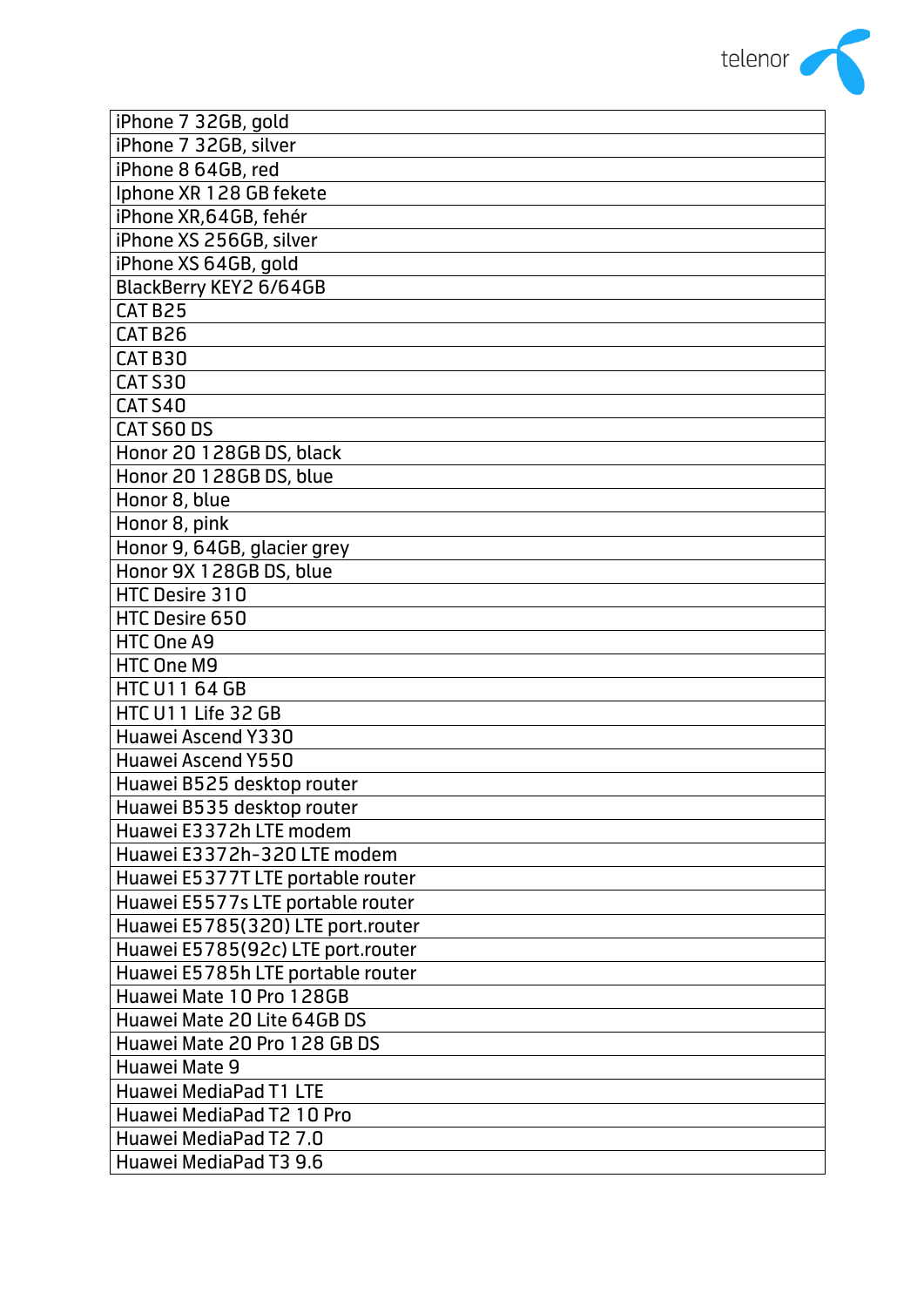

| Huawei MediaPad T5 10.1 3GB        |
|------------------------------------|
| Huawei Nova 5T 128GB DS            |
| Huawei P smart Pro 128GB DS        |
| Huawei P smart Z 64GB DS           |
| Huawei P smart                     |
| Huawei P10 64GB                    |
| Huawei P10 Lite 32 GB              |
| Huawei P10 Lite                    |
| Huawei P10                         |
| Huawei P20 128GB                   |
| Huawei P20 64GB DS                 |
| Huawei P20 DS 128GB                |
| Huawei P20 Lite 64 GB              |
| Huawei P20 Pro 128GB               |
| Huawei P20 Pro                     |
| Huawei P30 128GB DS                |
| Huawei P30 lite 128GB DS           |
| Huawei P30 Pro 128GB DS            |
| Huawei P30 Pro 256GB DS            |
| Huawei P30 Pro 8 / 256GB DS        |
| Huawei P40 lite 128GB DS           |
| Huawei P40 Pro 256GB DS            |
| Huawei P8 Lite                     |
| Huawei P9 Lite 2017 16GB           |
| Huawei P9 Lite 2017                |
| Huawei P9 Lite mini 16GB           |
| Huawei P9 Lite                     |
| Huawei P9                          |
| Huawei Psmart 2019 64GB DS         |
| Huawei Psmart 2021 128GB DS        |
| Huawei Y3II                        |
| Huawei Y5 2018 DS 16GB             |
| Huawei Y5 2019 DS                  |
| Huawei Y5                          |
| Huawei Y5II                        |
| Huawei Y6 2017 16GB                |
| Huawei Y6 2018 16GB                |
| Huawei Y6 2019 32 GB DS            |
| Huawei Y6p 64GB DS                 |
| Huawei Y6s 32GB DS                 |
| Huawei Y7 2019 32GB DS             |
| Huawei Y7 Prime 2018 DS 32GB       |
| Újszerû Huawei B525 desktop router |
| Újszerû Huawei E5577s LTE router   |
| Újszerû Huawei E5785h LTE router   |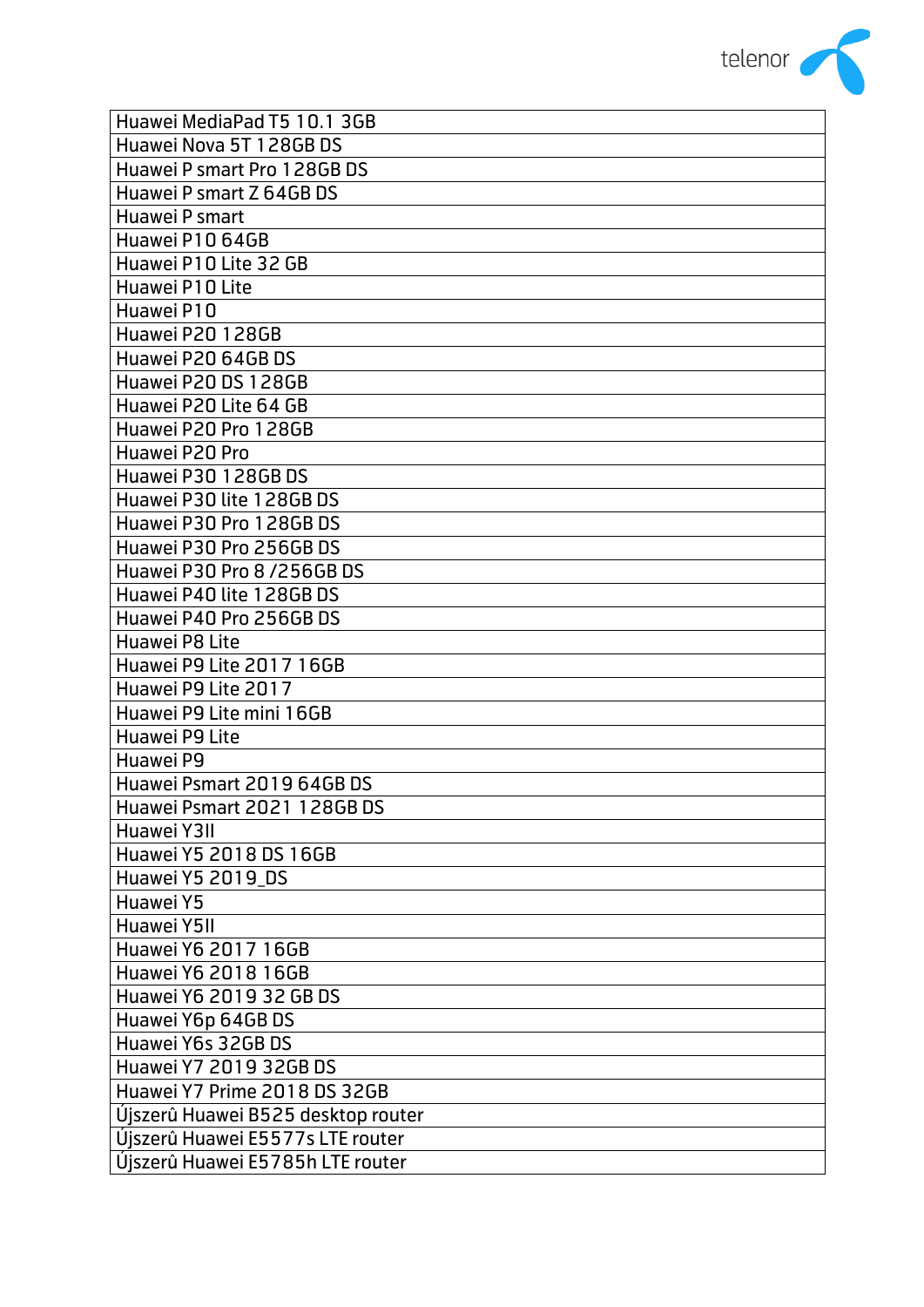

| iPad Air 2 WIFI+cell. 32GB space grey    |
|------------------------------------------|
| iPad Air Wi-Fi + Cellular'2019 256GB sil |
| iPad PRO 10,5 wi-fi Cell. 256GB, space g |
| iPad Pro 12,9"wifi+cell 256GB, rosegold  |
| iPad Pro 12,9"wifi+cell 512GB, space q   |
| iPad PRO WIFI Cell. 128GB, Space gray    |
| Lenovo A1000                             |
| Lenovo A2010                             |
| Lenovo A319                              |
| Lenovo A536                              |
| Lenovo A6000                             |
| Lenovo P70 DS                            |
| Lenovo Vibe P1m                          |
| Lenovo Yoga Tab 3 8 2GB                  |
| Lenovo Yoga Tab 38                       |
| LG G2 mini (D620)                        |
| LG G3 (D855)                             |
| <b>LG G4</b>                             |
| LG G4c                                   |
| <b>LG G5</b>                             |
| <b>LG G6</b>                             |
| LG K10 (2017) 16 GB                      |
| LG K10 4G                                |
| LG K4 2017                               |
| LG K40 32GB DS                           |
| LG K40s 32GB DS                          |
| <b>LG K8 4G</b>                          |
| LG L65 (D280)                            |
| LG Leon 4G LTE                           |
| LG Optimus L7 II                         |
| LG Q60 64GB DS                           |
| LG Spirit 4G LTE                         |
| LG V50 128GB DS                          |
| LG X Cam                                 |
| Microsoft Lumia 532                      |
| Microsoft Lumia 535                      |
| Microsoft Lumia 550                      |
| Microsoft Lumia 640                      |
| Microsoft Lumia 640XL LTE                |
| Microsoft Lumia 650                      |
| Microsoft Lumia 950                      |
| NAVON T200                               |
| Nokia 108                                |
| Nokia 130                                |
| Nokia 230                                |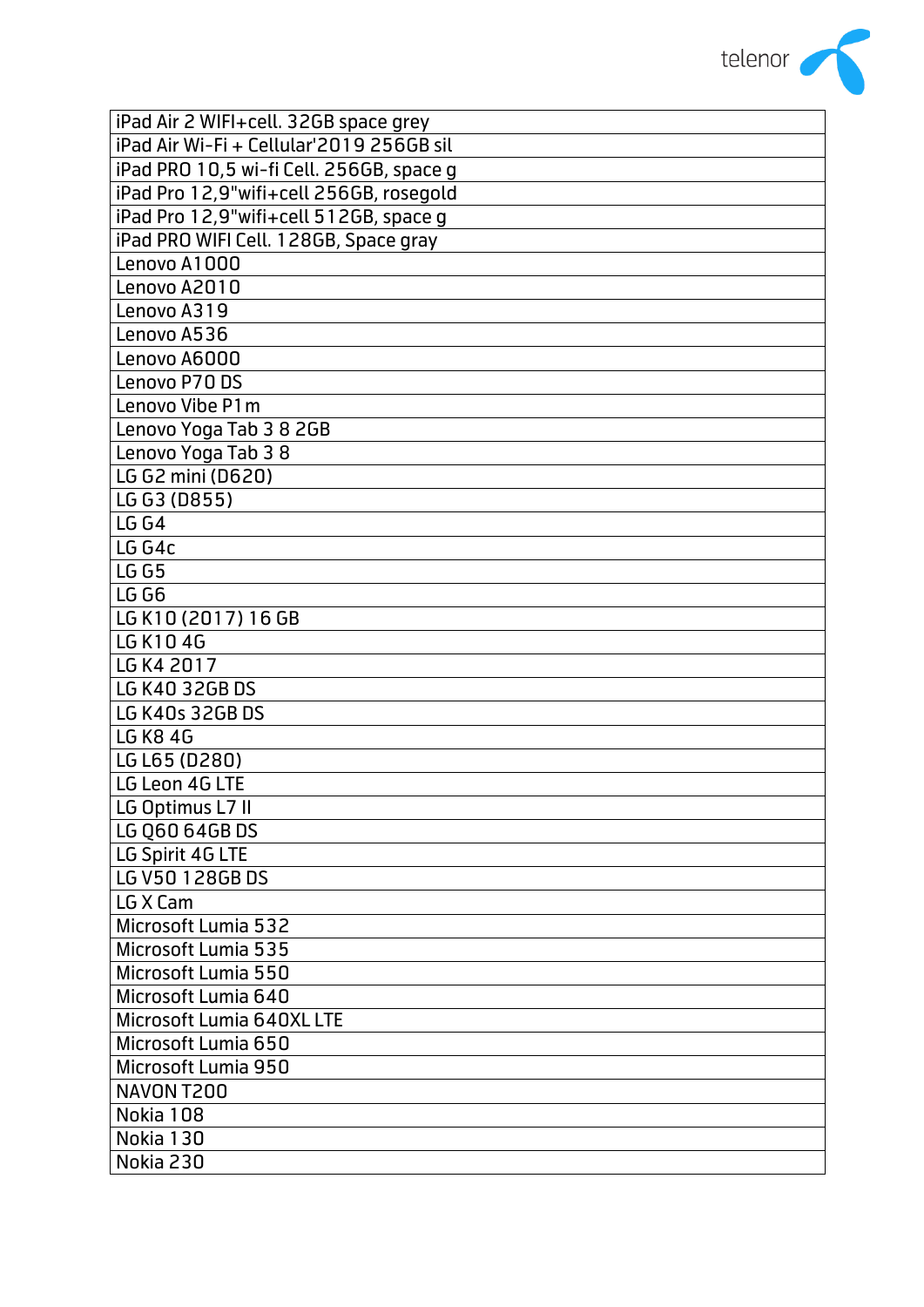

| Nokia 3 SS 16 GB                     |
|--------------------------------------|
| Nokia 3.1 16GB                       |
| Nokia 3.1 plus 16GB DS               |
| Nokia 301                            |
| Nokia 4.2 32GB DS                    |
| Nokia 5 SS 16 GB                     |
| Nokia 5                              |
| Nokia 6 SS 32 GB                     |
| Nokia 7.1 32GB DS                    |
| Nokia Lumia 635 1GB                  |
| Nokia Lumia 635                      |
| Samsung B312                         |
| Samsung E1200                        |
| Samsung E1270                        |
| Samsung E1280                        |
| Samsung G. Note 20 5G 256GB DS       |
| Samsung G. Note 20 5G Ultra 256GB DS |
| Samsung G. Z Fold2 5G 256GB SS       |
| <b>Samsung Galaxy A10 DS</b>         |
| Samsung Galaxy A12 64GB DS           |
| Samsung Galaxy A20e 32 GB DS         |
| Samsung Galaxy A21s 128 GB DS        |
| Samsung Galaxy A21s 32GB DS          |
| Samsung Galaxy A3 2016               |
| Samsung Galaxy A3 2017               |
| <b>Samsung Galaxy A3</b>             |
| Samsung Galaxy A30s 64GB DS          |
| Samsung Galaxy A40 64 GB DS          |
| Samsung Galaxy A41 64 GB DS          |
| Samsung Galaxy A5 2016               |
| Samsung Galaxy A5 2017               |
| <b>Samsung Galaxy A5</b>             |
| Samsung Galaxy A50 128GB DS          |
| Samsung Galaxy A51 128GB DS          |
| Samsung Galaxy A6 32GB               |
| <b>Samsung Galaxy A6 DS</b>          |
| Samsung Galaxy A6+ 32 GB DS          |
| Samsung Galaxy A6+ 32GB              |
| Samsung Galaxy A7 64GB DS            |
| Samsung Galaxy A70 128 GB DS         |
| Samsung Galaxy A71 128GB DS          |
| Samsung Galaxy A8 32GB               |
| Samsung Galaxy A80 128GB DS          |
| Samsung Galaxy A9 128GB DS           |
| <b>Samsung Galaxy Ace 4</b>          |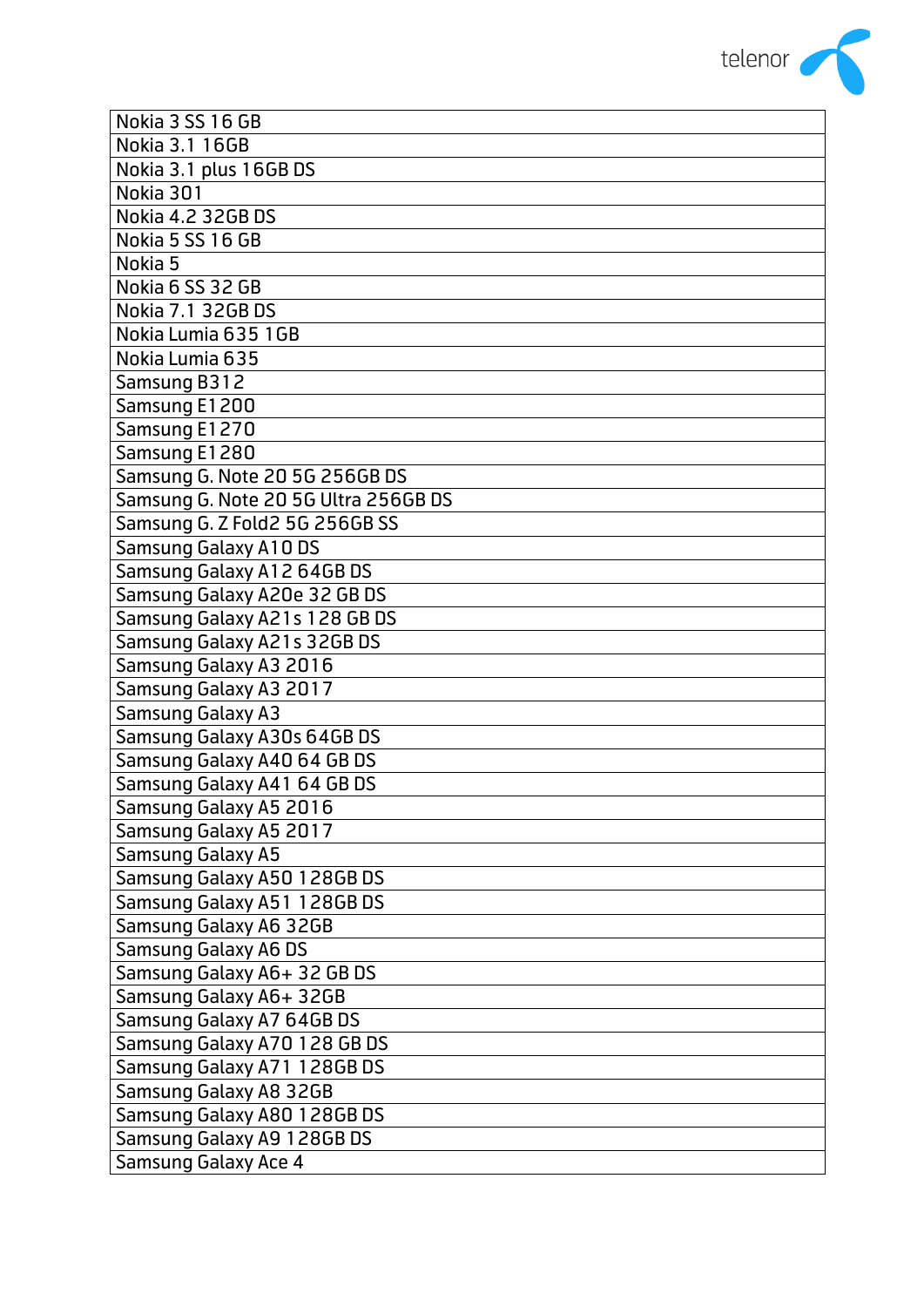

| Samsung Galaxy Core LTE (G386F)      |
|--------------------------------------|
| <b>Samsung Galaxy Core Prime</b>     |
| Samsung Galaxy Fold 512GB DS         |
| <b>Samsung Galaxy J1</b>             |
| Samsung Galaxy J3 2016               |
| Samsung Galaxy J3 2017               |
| Samsung Galaxy J4 Plus 32GB DS       |
| <b>Samsung Galaxy J4 Plus</b>        |
| Samsung Galaxy J5 2016               |
| Samsung Galaxy J5 2017 DS            |
| Samsung Galaxy J5 2017               |
| Samsung Galaxy J5                    |
| Samsung Galaxy J6                    |
| Samsung Galaxy Note 10 256 GB DS     |
| Samsung Galaxy Note 10 lite 128GB DS |
| Samsung Galaxy Note 10+ 256 GB DS    |
| <b>Samsung Galaxy Note 4</b>         |
| <b>Samsung Galaxy Note 8</b>         |
| <b>Samsung Galaxy Pocket 2</b>       |
| <b>Samsung Galaxy Pocket Neo</b>     |
| Samsung Galaxy S10 128GB DS          |
| Samsung Galaxy S10+ 128GB DS         |
| Samsung Galaxy S10+ 512GB DS         |
| Samsung Galaxy S10+128GB DS          |
| Samsung Galaxy S10e 128GB DS         |
| Samsung Galaxy S20 128GB DS          |
| Samsung Galaxy S20 FE 128GB DS       |
| Samsung Galaxy S20 ultra 5G 128GB DS |
| Samsung Galaxy S20+ 5G 128GB DS      |
| Samsung Galaxy S21 128GB DS          |
| Samsung Galaxy S21 ultra 256GB DS    |
| Samsung Galaxy S21+128GB DS          |
| Samsung Galaxy S21+256GBDS           |
| Samsung Galaxy S5 mini (G800F)       |
| Samsung Galaxy S6 32GB               |
| Samsung Galaxy S6 64GB               |
| Samsung Galaxy S6 Edge 32GB          |
| Samsung Galaxy S6 Edge+ 32 GB        |
| Samsung Galaxy S7 edge               |
| Samsung Galaxy S7                    |
| <b>Samsung Galaxy S8</b>             |
| Samsung Galaxy S8+                   |
| Samsung Galaxy S9 256GB              |
| Samsung Galaxy S9 64GB               |
| Samsung Galaxy S9+ 64GB              |
|                                      |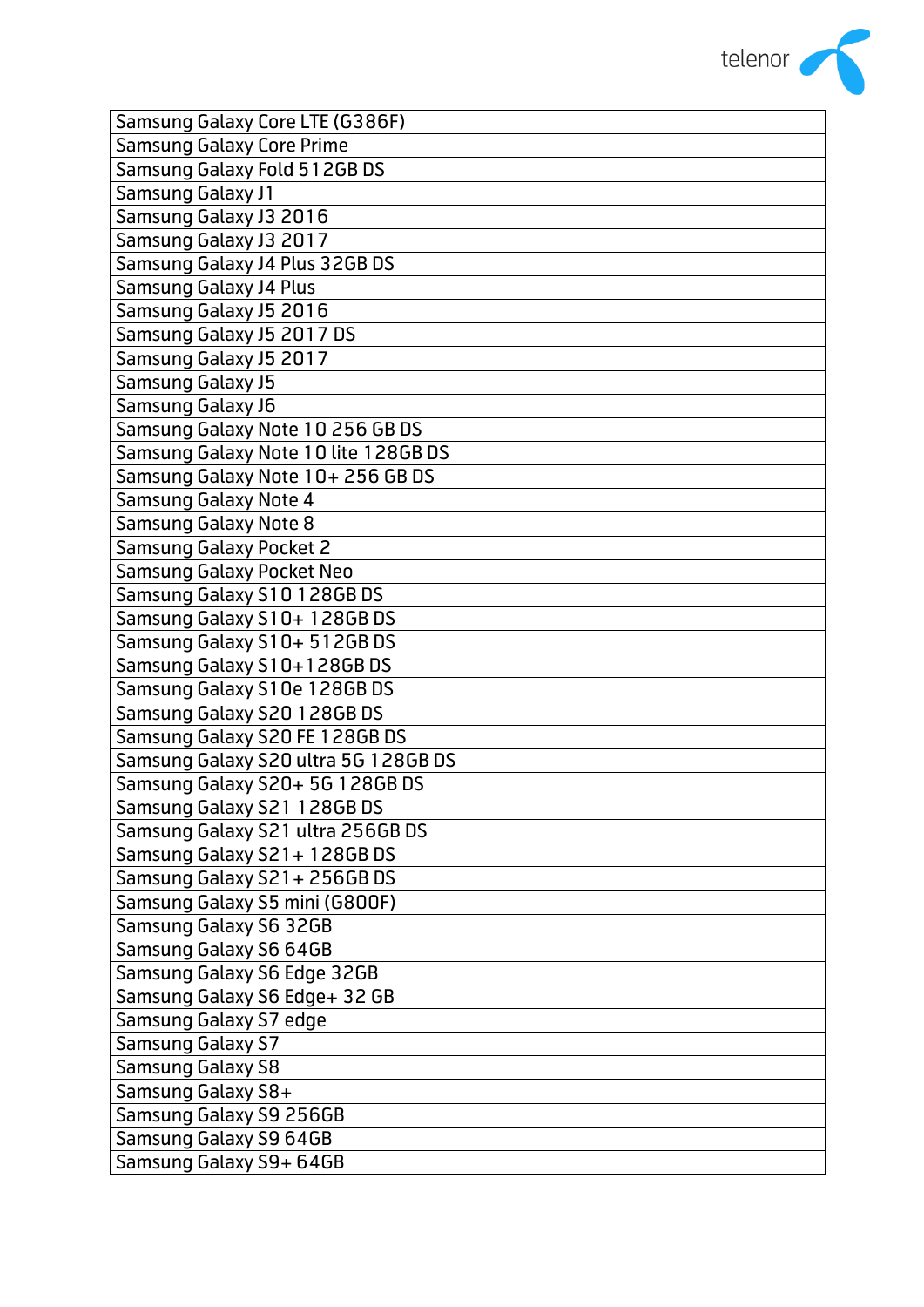

| Samsung Galaxy Tab A 10.1 (2019)   |
|------------------------------------|
| Samsung Galaxy Tab A 10.1 (T585)   |
| Samsung Galaxy Tab A 10.1 32GB     |
| Samsung Galaxy Tab A 10.5 32GB     |
| Samsung Galaxy Tab A 9.7           |
| <b>Samsung Galaxy Tab A7</b>       |
| Samsung Galaxy Tab S2 8.0          |
| Samsung Galaxy Tab S2 9.7 VE       |
| Samsung Galaxy Tab S2 9.7          |
| Samsung Galaxy Tab S3 9.7 (T825)   |
| Samsung Galaxy Tab S5e LTE 64GB    |
| Samsung Galaxy Tab S6 Lite 10.4    |
| <b>Samsung Galaxy Trend Lite</b>   |
| <b>Samsung Galaxy Xcover 3</b>     |
| <b>Samsung Galaxy Xcover 4</b>     |
| <b>Samsung Galaxy Xcover 4s</b>    |
| Samsung Galaxy Young 2 (G130)      |
| <b>Samsung Galaxy Young</b>        |
| Samsung Galaxy Z Flip 256GB SS     |
| <b>Samsung Note 9</b>              |
| Samsung S5610                      |
| Samsung S5611                      |
| Samsung Tab S4 64GB                |
| Sony Xperia 1 128GB DS             |
| Sony Xperia E1 (D2005)             |
| Sony Xperia E4                     |
| Sony Xperia E5                     |
| Sony Xperia L                      |
| Sony Xperia L1                     |
| Sony Xperia M                      |
| Sony Xperia M4 aqua                |
| Sony Xperia X                      |
| Sony Xperia XA Ultra               |
| Sony Xperia XA                     |
| Sony Xperia XA1 32GB               |
| Sony Xperia XZ Premium             |
| Sony Xperia XZ                     |
| Sony Xperia XZ3 64GB               |
| Sony Xperia Z3 (D6603)             |
| Sony Xperia Z3 Compact             |
| Sony Xperia Z5 Compact             |
| Sony Xperia Z5                     |
| Xiaomi A2 lite 64GB DS             |
| Xiaomi Mi 10T Pro 5G 128GB DS      |
| Xiaomi Mi Body Composition Scale 2 |